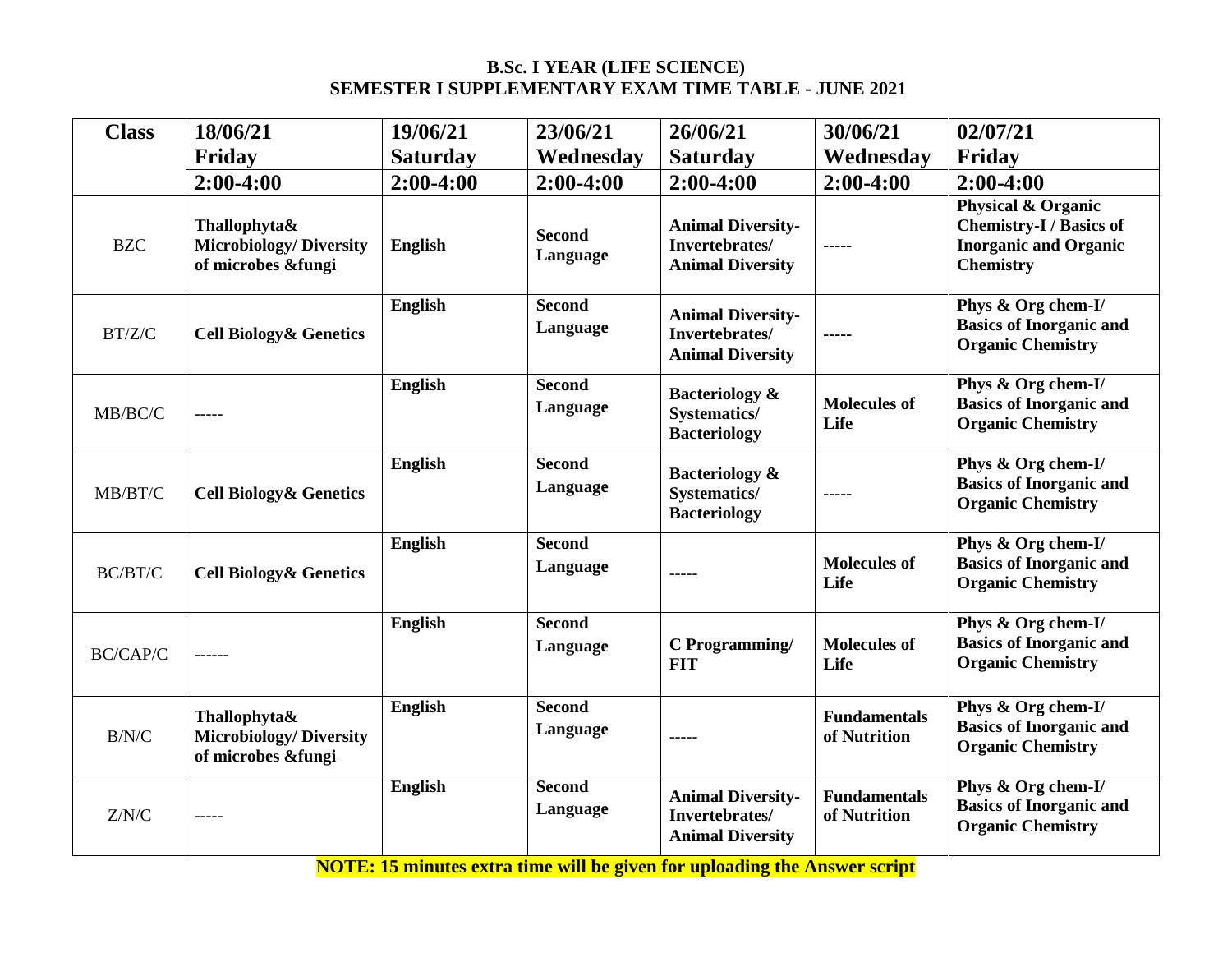# **B.SC I YEAR (LIFE SCIENCES)**

### **SEMESTER II SUPPLEMENTARY EXAM TIMETABLE JUNE -2021**

| <b>Class</b> | 18/06/21                                      | 22/6/21                                           | 25/6/21                                      | 29/6/21                                 | 3/07/21                | 6/07/21                                 |
|--------------|-----------------------------------------------|---------------------------------------------------|----------------------------------------------|-----------------------------------------|------------------------|-----------------------------------------|
|              | Friday                                        | <b>Tuesday</b>                                    | Friday                                       | <b>Tuesday</b>                          | <b>Saturday</b>        | <b>Tuesday</b>                          |
|              | $9:30-11:30$                                  | $9:30-11:30$                                      | $9:30-11:30$                                 | 10:00-12:00                             | 10:00-12:00            | $9:30-11:30$                            |
| <b>BZC</b>   | <b>Comparitive Anatomy</b><br>& Dev.Biology   | <b>Physical and Functional</b><br>group Chemistry |                                              | <b>Comm Skills in</b><br><b>English</b> | <b>Second Language</b> | <b>Archegoniatae And</b><br>Paleobotany |
| BT/Z/C       | <b>Comparitive Anatomy</b><br>& Dev.Biology   | <b>Physical and Functional</b><br>group Chemistry |                                              | <b>Comm Skills in</b><br><b>English</b> | <b>Second Language</b> | ------                                  |
| MB/BC/C      | <b>Biotechniques and</b><br><b>Enzymology</b> | <b>Physical and Functional</b><br>group Chemistry | Microbial growth and<br><b>Bioenergitics</b> | <b>Comm Skills in</b><br><b>English</b> | <b>Second Language</b> |                                         |
| MB/BT/C      |                                               | <b>Physical and Functional</b><br>group Chemistry | Microbial growth and<br><b>Bioenergitics</b> | <b>Comm Skills in</b><br><b>English</b> | <b>Second Language</b> | ------                                  |
| BC/BT/C      | <b>Biotechniques and</b><br><b>Enzymology</b> | <b>Physical and Functional</b><br>group Chemistry |                                              | <b>Comm Skills in</b><br><b>English</b> | <b>Second Language</b> |                                         |
| BC/CAP/C     | <b>Biotechniques and</b><br><b>Enzymology</b> | <b>Physical and Functional</b><br>group Chemistry | Programming in C                             | <b>Comm Skills in</b><br><b>English</b> | <b>Second Language</b> |                                         |
| B/N/C        |                                               | <b>Physical and Functional</b><br>group Chemistry | <b>Nutrition For The</b><br>Family           | <b>Comm Skills in</b><br><b>English</b> | <b>Second Language</b> | <b>Archegoniatae And</b><br>Paleobotany |
| Z/N/C        | <b>Comparitive Anatomy</b><br>& Dev.Biology   | <b>Physical and Functional</b><br>group Chemistry | <b>Nutrition For The</b><br>Family           | <b>Comm Skills in</b><br><b>English</b> | <b>Second Language</b> |                                         |

**NOTE\* 15 minutes extra time will be given for uploading the Answer script.**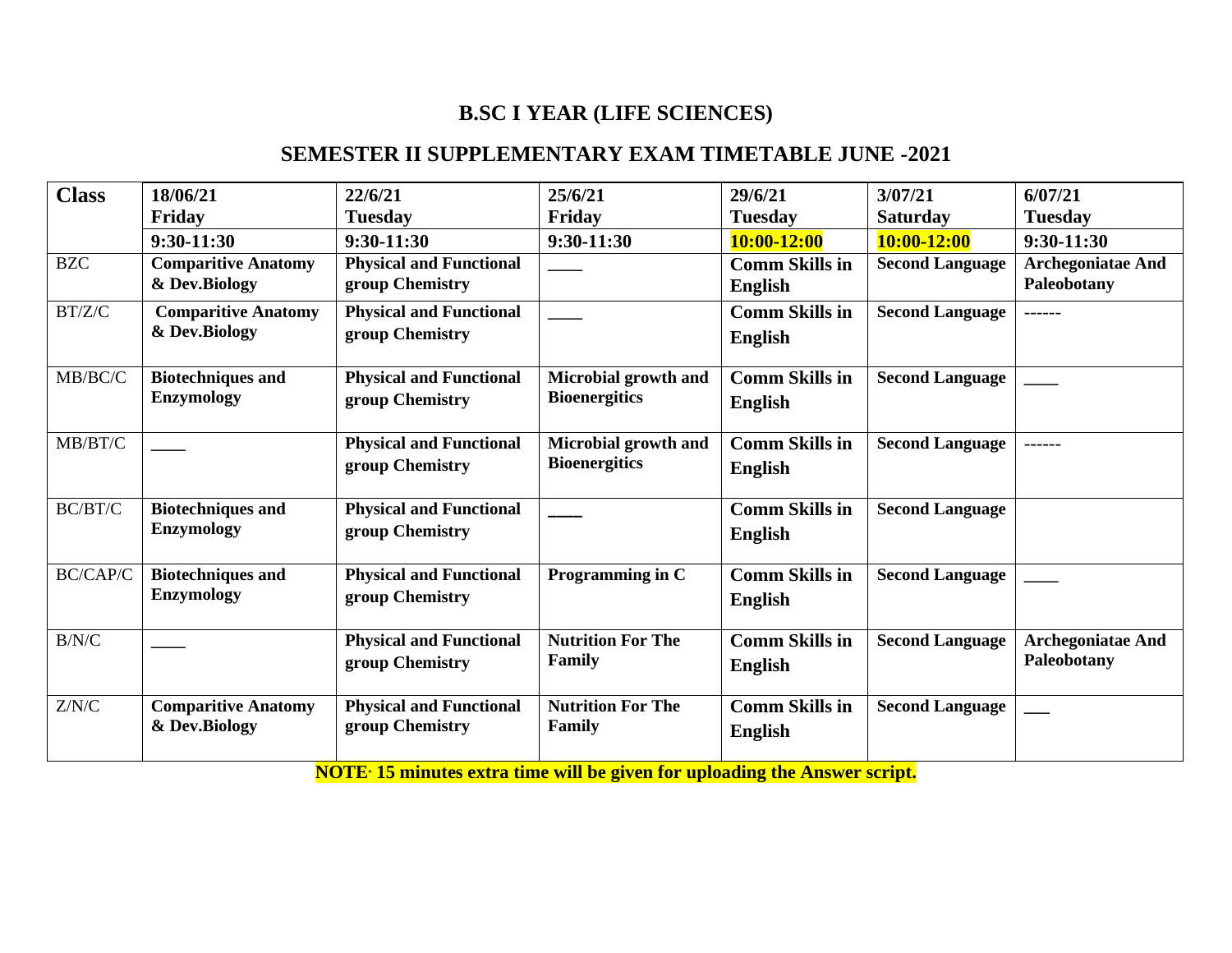# **B.SC II YEAR (LIFE SCIENCES)**

### **SEMESTER III SUPPLEMENTARY EXAM TIME TABLE JUNE 2021**

| <b>Class</b>    | 16/06/21      | 22/06/21                                | 25/06/21               | 29/06/21                                            | 03/07/21                                     | 06/07/21                           | 8/07/21                                     |
|-----------------|---------------|-----------------------------------------|------------------------|-----------------------------------------------------|----------------------------------------------|------------------------------------|---------------------------------------------|
|                 | Wednesday     | <b>Tuesday</b>                          | Friday                 | <b>Tuesday</b>                                      | <b>Saturday</b>                              | <b>Tuesday</b>                     | <b>Thursday</b>                             |
|                 | $2:00 - 3:00$ | $2:00-4:00$                             | $2:00-4:00$            | $2:00-4:00$                                         | $2:00-4:00$                                  | $2:00-4:00$                        | $2:00-4:00$                                 |
| <b>BZC</b>      | <b>OE</b>     | <b>Comm Skills in</b><br>English        | <b>Second Language</b> | Select Top in Phy &<br>Org Chem & Spectr            | <b>Animal phy: Life</b><br><b>Sus System</b> | ------                             | Angiosperm<br>Div& Med.<br><b>Botany</b>    |
| BT/Z/C          | <b>OE</b>     | <b>Comm Skills in</b><br><b>English</b> | <b>Second Language</b> | Select Top in Phy &<br>Org Chem & Spectr            | <b>Animal phy: Life</b><br><b>Sus System</b> | <b>Molecular</b><br><b>Biology</b> | ------                                      |
| MB/BC/C         | <b>OE</b>     | <b>Comm Skills in</b><br><b>English</b> | <b>Second Language</b> | Select Top in Phy &<br>Org Chem & Spectr            | Virology &<br><b>Immuno Tech</b>             | ------                             | <b>Metabolism of</b><br><b>Biomolecules</b> |
| MB/BT/C         | <b>OE</b>     | <b>Comm Skills in</b><br><b>English</b> | <b>Second Language</b> | Select Top in Phy &<br><b>Org Chem &amp; Spectr</b> | Virology &<br><b>Immuno Tech</b>             | <b>Molecular</b><br><b>Biology</b> |                                             |
| <b>BC/BT/C</b>  | <b>OE</b>     | <b>Comm Skills in</b><br><b>English</b> | <b>Second Language</b> | Select Top in Phy &<br>Org Chem & Spectr            | ------                                       | ------                             | <b>Metabolism of</b><br><b>Biomolecules</b> |
| <b>BC/CAP/C</b> | <b>OE</b>     | <b>Comm Skills in</b><br><b>English</b> | <b>Second Language</b> | Select Top in Phy &<br>Org Chem & Spectr            | <b>RDBMS</b>                                 | ------                             | <b>Metabolism of</b><br><b>Biomolecules</b> |
| B/N/C           | <b>OE</b>     | <b>Comm Skills in</b><br><b>English</b> | <b>Second Language</b> | Select Top in Phy &<br>Org Chem & Spectr            | ------                                       | Food<br><b>Science</b>             | Angiosperm<br>Div& Med.<br><b>Botany</b>    |
| Z/N/C           | <b>OE</b>     | <b>Comm Skills in</b><br><b>English</b> | <b>Second Language</b> | Select Top in Phy &<br>Org Chem & Spectr            | <b>Animal phy: Life</b><br><b>Sus System</b> | Food<br><b>Science</b>             |                                             |

**NOTE\* 15 minutes extra time will be given for uploading the Answer script**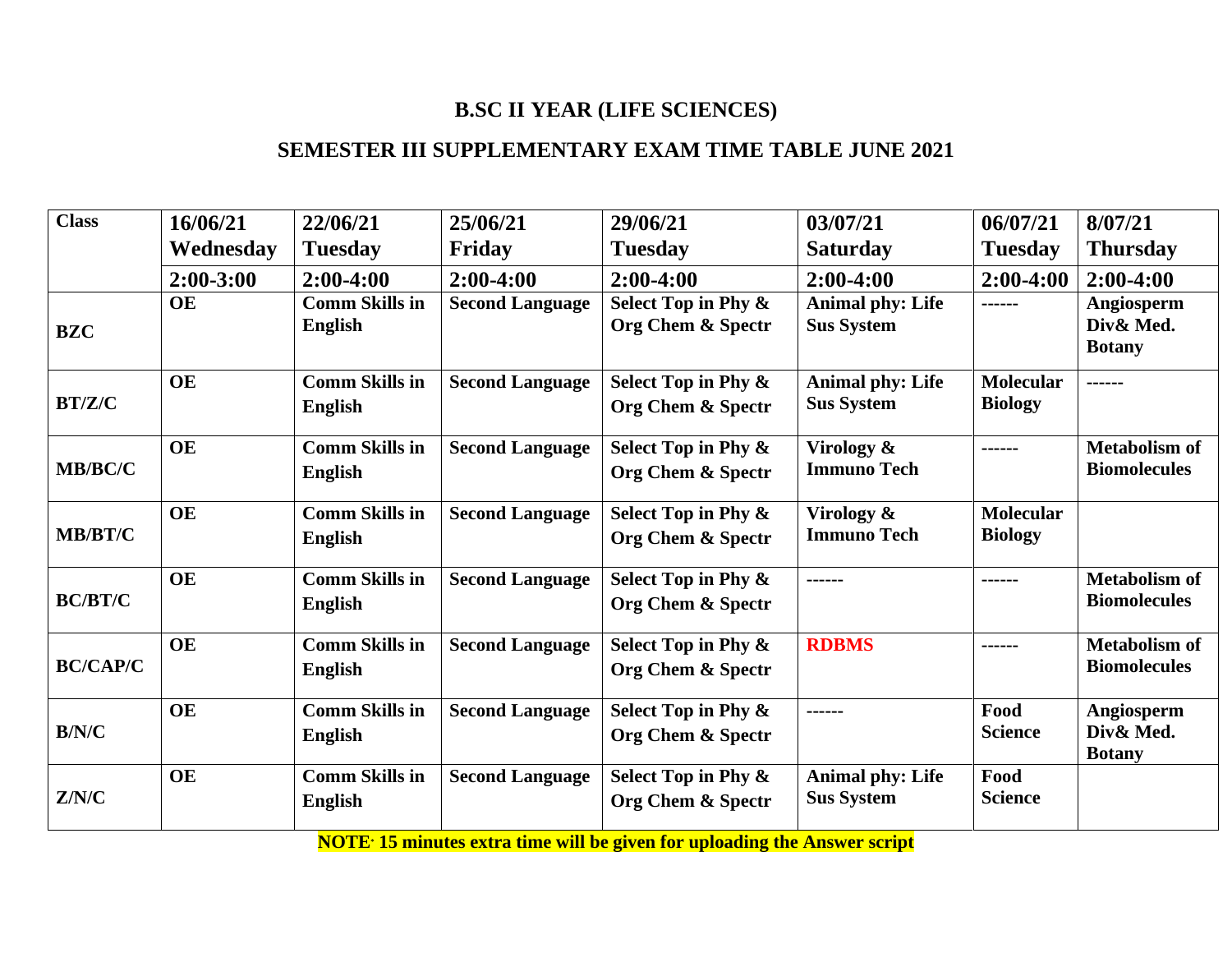## **B.SC II YEAR(LIFE SCIENCES) SEMESTER IV SUPPLEMENTARY EXAM TIMETABLE JUNE 2021**

| <b>Class</b>    | 16/06/21    | 21/06/21                  | 24/06/21                | 28/06/21                    | 01/07/21              | 05/07/21        | 7/07/21              |
|-----------------|-------------|---------------------------|-------------------------|-----------------------------|-----------------------|-----------------|----------------------|
|                 | Wednesday   | <b>Monday</b>             | Friday                  | <b>Monday</b>               | <b>Thursday</b>       | <b>Monday</b>   | Wednesday            |
|                 | 10:30-11:30 | $9:30-11:30$              | $9:30-11:30$            | $9:30-11:30$                | 10:00-12:00           | $10:00 - 12:00$ | $9:30-11:30$         |
|                 | <b>OE</b>   |                           | <b>Plant Anat, Paly</b> | Selec topics in             | <b>Comm Skills in</b> | <b>Second</b>   | <b>Principles Of</b> |
| <b>BZC</b>      |             |                           | & Embryology            | Inorg & Phy Chem            | <b>English</b>        | Language        | <b>Genetics</b>      |
|                 | <b>OE</b>   |                           | r-DNA                   | Selec topics in             | <b>Comm Skills in</b> | <b>Second</b>   | <b>Principles Of</b> |
| BT/Z/C          |             |                           | <b>Technology</b>       | Inorg & Phy Chem            | <b>English</b>        | Language        | <b>Genetics</b>      |
|                 | <b>OE</b>   | <b>Bioproc Tech &amp;</b> |                         | Selec topics in             | <b>Comm Skills in</b> | <b>Second</b>   | Endo & Mol           |
| MB/BC/C         |             | <b>Ferment</b>            |                         | <b>Inorg &amp; Phy Chem</b> | <b>English</b>        | Language        | <b>Biology</b>       |
|                 | <b>OE</b>   | <b>Bioproc Tech &amp;</b> | r-DNA                   | Selec topics in             | <b>Comm Skills in</b> | <b>Second</b>   |                      |
| MB/BT/C         |             | <b>Ferment</b>            | <b>Technology</b>       | Inorg & Phy Chem            | <b>English</b>        | Language        |                      |
|                 | <b>OE</b>   |                           | r-DNA                   | Selec topics in             | <b>Comm Skills in</b> | <b>Second</b>   | Endo & Mol           |
| <b>BC/BT/C</b>  |             |                           | <b>Technology</b>       | <b>Inorg &amp;Phy Chem</b>  | <b>English</b>        | Language        | <b>Biology</b>       |
|                 | <b>OE</b>   | <b>Web Designing</b>      |                         | Selec topics in             | <b>Comm Skills in</b> | <b>Second</b>   | Endo & Mol           |
| <b>BC/CAP/C</b> |             |                           |                         | Inorg & Phy Chem            | <b>English</b>        | Language        | <b>Biology</b>       |
|                 | <b>OE</b>   | <b>Therapeutic</b>        | <b>Plant Anat, Paly</b> | Selec topics in             | <b>Comm Skills in</b> | <b>Second</b>   |                      |
| B/N/C           |             | <b>Nutrition</b>          | & Embryology            | Inorg & Phy Chem            | <b>English</b>        | Language        |                      |
|                 | <b>OE</b>   | <b>Therapeutic</b>        |                         | Selec topics in             | <b>Comm Skills in</b> | <b>Second</b>   | <b>Principles Of</b> |
| Z/N/C           |             | <b>Nutrition</b>          |                         | Inorg & Phy Chem            | <b>English</b>        | Language        | <b>Genetics</b>      |

**NOTE: 15 minutes extra time will be given for uploading the Answer script Please note the change in timings for OE, Comm. Skills in English and Second Language**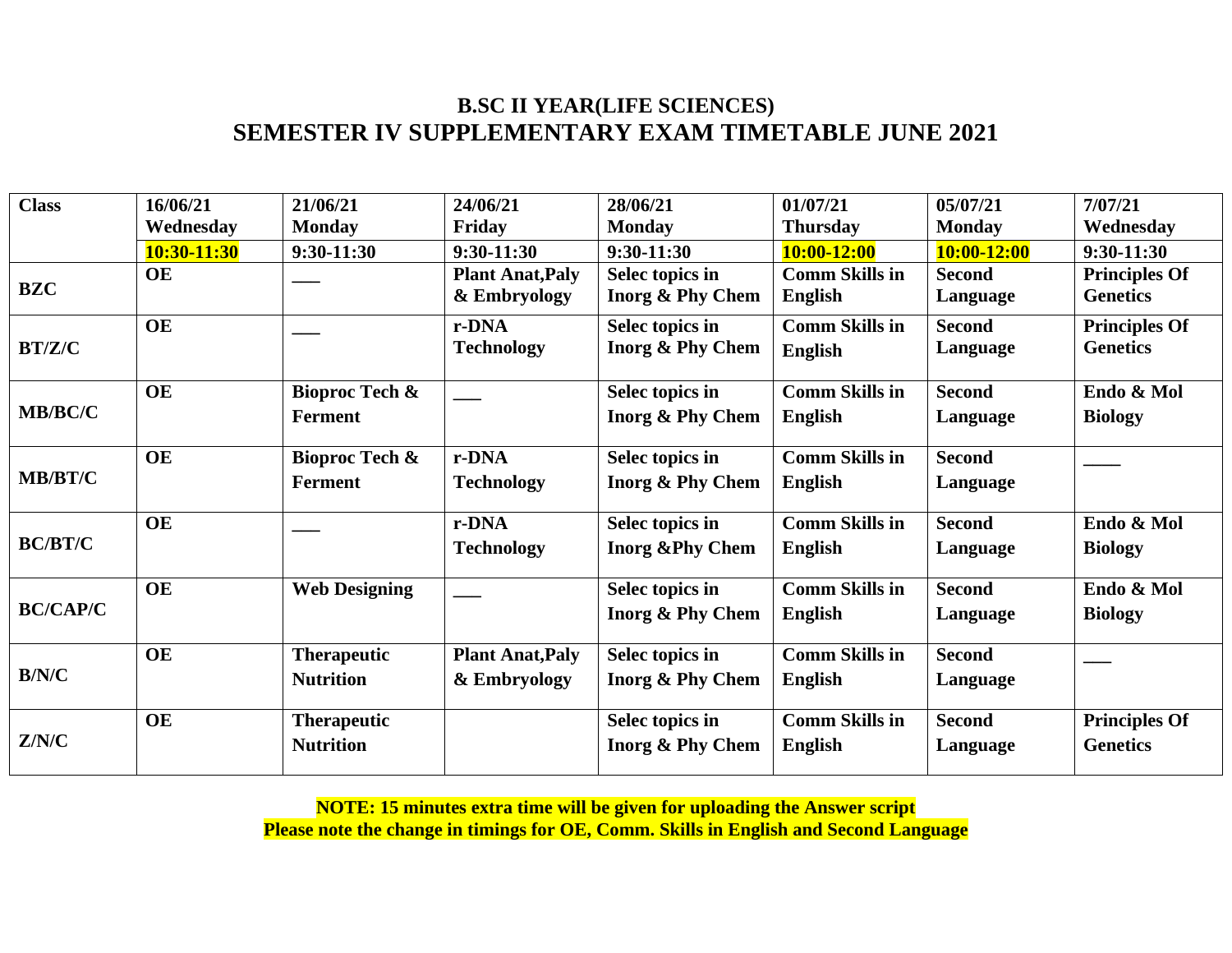## **B.Sc. III Year (LIFE SCIENCES) Semester V Supplementary Exam Time Table June 2021**

| <b>Class</b> | 21/06/21            | 24/06/21         | 01/7/21              | 05/07/21                | 07/07/21              | 08/07/21              | 09/07/21             | 10/07/21             |
|--------------|---------------------|------------------|----------------------|-------------------------|-----------------------|-----------------------|----------------------|----------------------|
|              | <b>Monday</b>       | <b>Thursday</b>  | <b>Thursday</b>      | <b>Monday</b>           | Wednesday             | <b>Thursday</b>       | Friday               | <b>Saturday</b>      |
|              | $2:00-4:00$         | $2:00-4:00$      | $2:00-4:00$          | $2:00-4:00$             | $2:00-4:00$           | $2:00-4:00$           | $2:00-4:00$          | $2:00-4:00$          |
| <b>BZC</b>   | <b>Plant</b>        | Coord chem &     | <b>Green</b>         | Ecology & Evol          | Endocrinology/        | $---$                 | ----                 | Cell & Mol.          |
|              | physiology          | <b>Mol Spect</b> | chemistry            | <b>Biology</b>          | <b>Basic &amp;</b>    |                       |                      | <b>Bio</b>           |
|              |                     |                  |                      |                         | <b>Applied</b>        |                       |                      |                      |
|              |                     |                  |                      |                         | <b>Neurobiology</b>   |                       |                      |                      |
| BT/Z/C       | <b>Plant tissue</b> | Coord chem &     | <b>Green</b>         | Ecology & Evol          | Endocrinology/        | $---$                 | $- - - -$            | <b>Animal Tissue</b> |
|              | culture             | <b>Mol Spect</b> | chemistry            | <b>Biology</b>          | <b>Basic &amp;</b>    |                       |                      | Cul                  |
|              |                     |                  |                      |                         | <b>Applied</b>        |                       |                      |                      |
|              |                     |                  |                      |                         | <b>Neurobiology</b>   |                       |                      |                      |
| MB/BC/C      | ----                | Coord chem &     | <b>Analy Meth in</b> | <b>Clinical BC&amp;</b> | <b>Nutritional BC</b> | <b>Medical</b>        | Food & Diary         | $- - - -$            |
|              |                     | <b>Mol Spect</b> | chem                 | <b>Immunology</b>       |                       | <b>Microbiology</b>   | <b>Microbiology</b>  |                      |
| MB/BT/C      | <b>Plant tissue</b> | Coord chem &     | <b>Analy Meth in</b> | ----                    | ----                  | <b>Medical</b>        | Food & Diary         | <b>Animal Tissue</b> |
|              | culture             | <b>Mol Spect</b> | chem                 |                         |                       | Microbiology          | <b>Microbiology</b>  | Cul                  |
| BC/BT/C      | <b>Plant tissue</b> | Coord chem &     | <b>Analy Meth in</b> | Clinical BC &           | <b>Nutritional BC</b> | ----                  | ----                 | <b>Animal Tissue</b> |
|              | culture             | <b>Mol Spect</b> | chem                 | <b>Immunology</b>       |                       |                       |                      | Cul                  |
| BC/CAP/      | $- - - -$           | Coord chem &     | <b>Analy Meth in</b> | Clinical BC &           | <b>Nutritional BC</b> | <b>Multimedia Sys</b> | <b>E-Commerce</b>    | ----                 |
| C            |                     | <b>Mol Spect</b> | chem                 | <b>Immunology</b>       |                       | & apps                |                      |                      |
| B/N/C        | <b>Plant</b>        | Coord chem &     | <b>Green</b>         | ----                    | -----                 | <b>Community</b>      | <b>Entreship for</b> | Cell & Mol.          |
|              | physiology          | <b>Mol Spect</b> | chemistry            |                         |                       | <b>Nutrition</b>      | catering units       | <b>Bio</b>           |
| Z/N/C        | ----                | Coord chem &     | <b>Green</b>         | Ecology & Evol          | Endocrinolog/         | <b>Community</b>      | <b>Entreship for</b> | ----                 |
|              |                     | <b>Mol Spect</b> | chemistry            | <b>Biology</b>          | <b>Basic &amp;</b>    | <b>Nutrition</b>      | catering units       |                      |
|              |                     |                  |                      |                         | <b>Applied</b>        |                       |                      |                      |
|              |                     |                  |                      |                         | <b>Neurobiology</b>   |                       |                      |                      |

**NOTE: 15 minutes extra time will be given for uploading the Answer script**